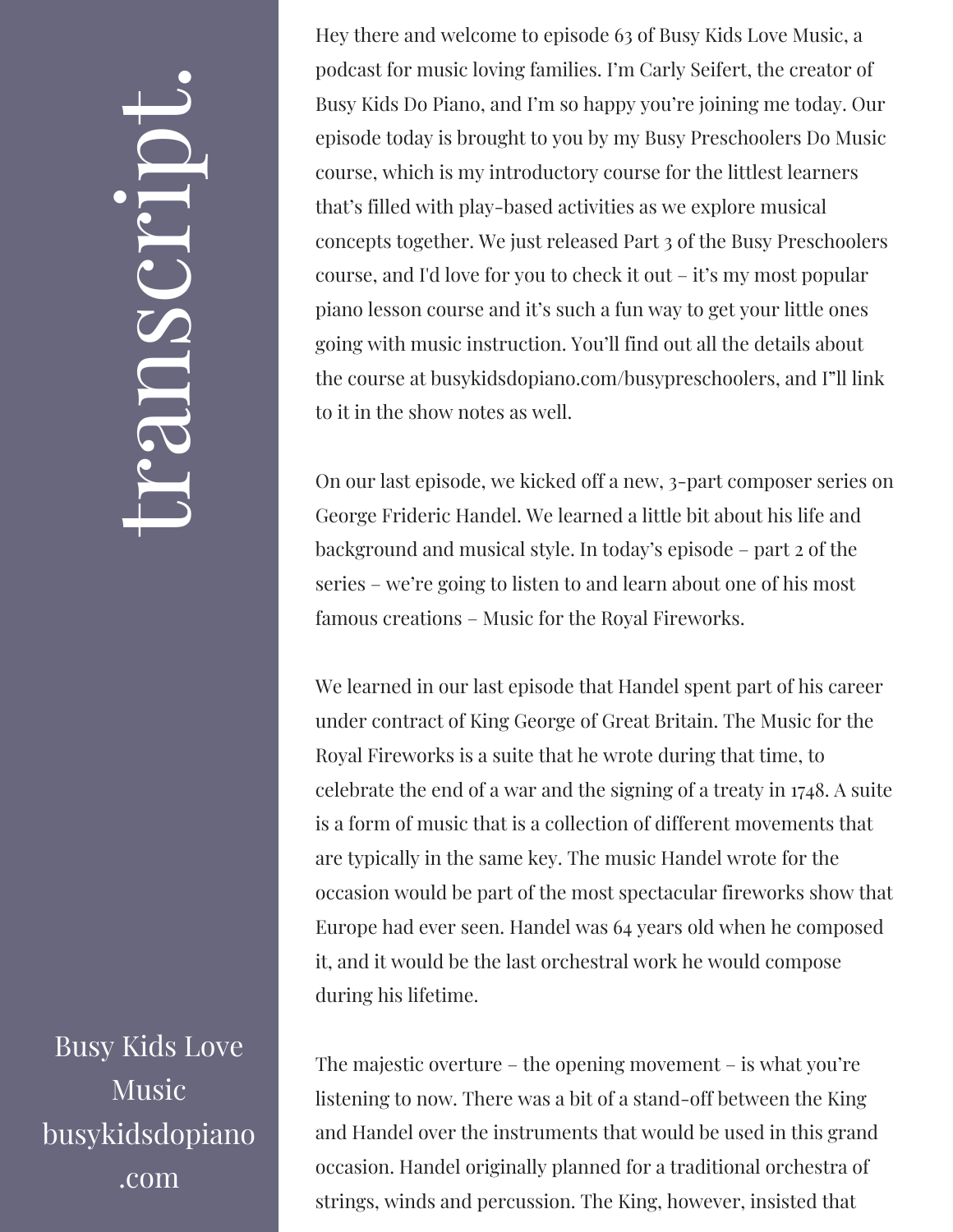## $\leftarrow$ ra<br>S n $\boldsymbol{C}$  $\bigcup$ r $\bullet$   $\overline{\phantom{a}}$  $\boxed{\phantom{1}}$  $\overline{\phantom{a}}$  $\bullet$

Busy Kids Love **Music** busykidsdopiano .com

nly "war-like" instruments should be used – meaning, an orchestra without strings. There was quite a back-and-forth exchange with a mediator trying to smooth things out between them, and Handel finally gave in to the King's wishes at the last minute.

The creator of the fireworks display for the occasion designed a fireworks machine that was 114 feet high and 410 feet long – and took 5 months to build. There were over 10,000 rockets used in the fireworks display. As you can imagine, a lot of time and money was spent to ensure this fireworks display was a grand event.

Over 12,000 people came to hear the full music rehearsal, which was a public event, six days before the firework show. There were so many people that it caused a three-hour traffic jam of horses and buggies on the London Bridge.

The fireworks show itself was not quite what its creators had envisioned. It rained, causing some fireworks to light slowly. In the middle of the show, a pavilion caught fire, and a stray rocket set fire to a woman's clothes. Other fireworks burned two soldiers and blinded a third. At midnight, the display was stopped, though many fireworks had been unused. The biggest success of the evening? Handel's music.

Though Handel had removed the stringed instruments to satisfy King George, he re-scored the suite for full orchestra when the music was next performed a month later. After Handel's death, Mozart would call this work a "spectacle of English pride and joy." The work is in five movements, with the overture containing the bulk of the music, followed by four smaller, more intricate movements.

You'll often hear this music as background for – you guessed it – fireworks displays, and it's also often performed by symphony orchestras and used in weddings. When you head over to this episode/s show notes at busykidsdopiano.com/podcast/64, you'll have a chance to see some fireworks displays that have been choreographed to this music